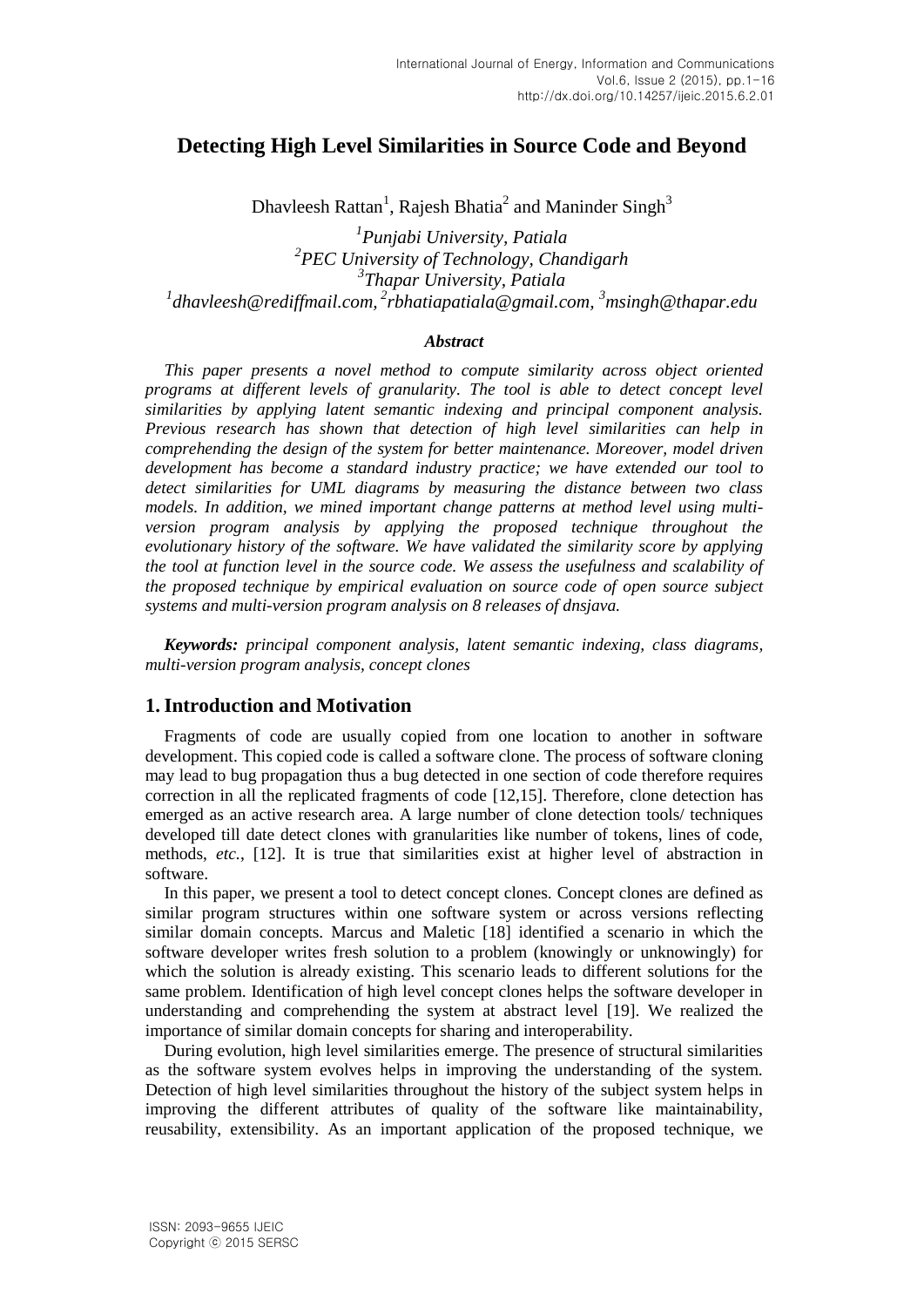applied it in coarse-grained multi-version program analysis to detect changes in methods across versions of popular Java open source system *dnsjava* [20].

To understand and analyze the concept clones, we detected clones at method level too. A manual analysis of 219 sample methods within one version of software system is done to validate the technique.

Our work goes beyond source code leveraging the same tool and detects high level similarities for UML class models. Since the graphical UML (*Unified Modeling Language*) [16] is increasingly replacing conventional programming languages for developing and modeling software systems. The presence of design level similarities in form of concept clones cannot be precluded in UML models. In our work, we define **concept model clones** as two different class models representing the same conceptual/ domain model or design model [13]. The class diagrams may be created by different people pertaining to same domain.

The remainder of this paper is structured as follows: Section 2 presents the related work pertaining to high level concept clones. Section 3 describes our approach of clone detection. Empirical evaluation and implementation is shown in Section 4. Finally Section 5 concludes and shows the future directions.

# **2. Related Work**

We observed that research in code clone detection is a well established field. In this section we will discuss only the techniques which detect conceptual/ structural clones.

Marcus and Maletic [18] gave a technique using latent semantic indexing to search for similar concepts extracted from comments and source code. They applied latent semantic indexing (LSI) on the textual representation of source code to identify semantic similarities across functions/ files/ programs. LSI is vector based statistical method to represent meanings of comments and identifiers of source code. They tried to detect similar high level concept clones e.g. abstract data types.

Basit and Jarzabek [19] developed Clone Miner using frequent itemset mining which works on the output of token based clone detection tool , Repeated Token Finder. The study analyzed the presence of simple clones in structural clones. Across a comprehensive set of 11 subject systems, structural clones are analyzed to identify their location, similarities, etc. The analysis of structural clones i.e. high level similarities is intended to help in understanding, refactoring and maintenance of the software system. The study concluded that over 50% simple clones were a part of structural clones.

Fanta and Rajlich [11] propose different types of clones in their taxonomy which is primarily aimed at eliminating clones in object oriented systems. The study defined class clones representing identical concepts and function clones sharing common code.

Grant and Cordy [17] introduced a technique based on independent component analysis to analyze vector space representations of methods in software systems.

The novelty of the proposed work lies in detection of concept model clones across UML models. Another highlight of the proposed technique is to detect concept clones across 8 releases of *dnsjava.*

#### **3. Approach**

The proposed method compute the similarity between source code elements/ UML class models at three levels. We detected high level concept clones in UML class models, similarity between source code software elements across versions, clones in software code fragments at method level as shown in Figure 1. We will refer to all the three types of input as source files. Currently the tool gives the similarity score between 0 and 1 at every level automatically once the file/files are given as input. Within a single class file as input, it compares every method with other method and generates the output. We detected the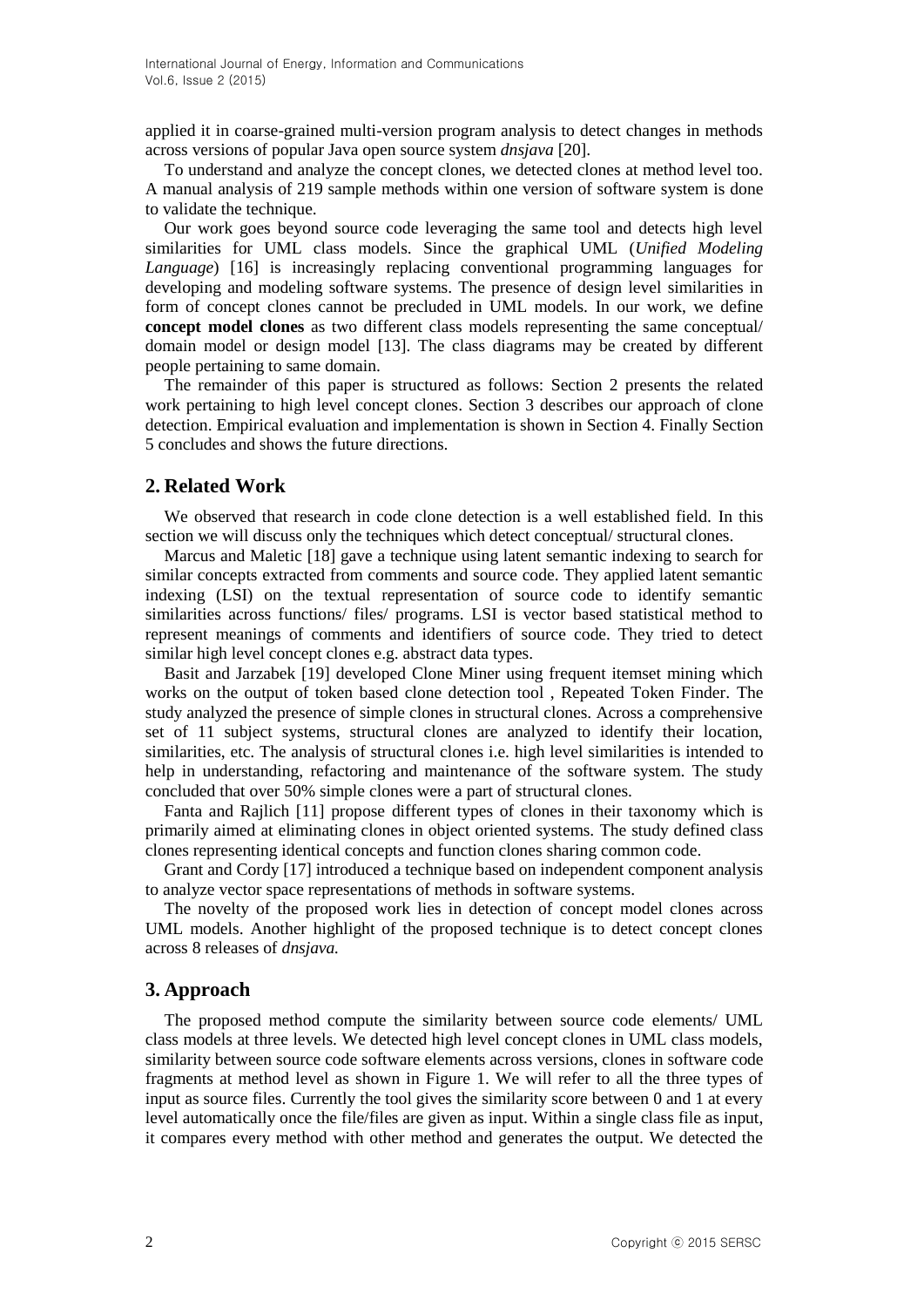

high level similarities first and then explored the files deeper inside at method level to verify the results.

System 1 (ver i) System 2 (ver i)

### **Figure 1. Different Levels of Clone Representation**

We applied the well known techniques which are widely applied in information retrieval field to search for similarities of concepts extracted from source code elements/ class model element. Further, we explore the details of our technique.

#### **3.1 Vector Space Model**

A vector space model [7] is a mathematical model having a consistent mathematical structure which advances conceptual understanding. In a data centric approach of vector space model, the data is typically represented as a matrix where vector is used to represent each item or document in a collection (database). Each component of the vector reflects a particular concept, key word, or term associated with the given document. The value assigned to that component reflects the importance of the term in representing the semantics of the document. Typically, the value is a function of the frequency with which the term occurs in the document or in the document collection as a whole. In our work, a database is a collection of two or more class diagrams/ package/ source code files. Terms are non-unique tokens extracted from different class models in the database or tokens extracted from methods in source code. So a database containing a total of d documents described by t terms is represented as a term-by-document matrix A.

### $A = t \times d$

The d vectors representing the d documents form the columns of the matrix. Thus, the matrix element  $a_{ii}$  is the weighted frequency at which term i occurs in document j. In the parlance of the vector space model, the columns of A are the document vectors, and the rows of A are the term vectors. The semantic content of the database is wholly contained in the column space of A, meaning that the document vectors span that content. We try to exploit geometric relationships between document vectors to model similarities and differences in content. A variety of schemes are available for weighing the matrix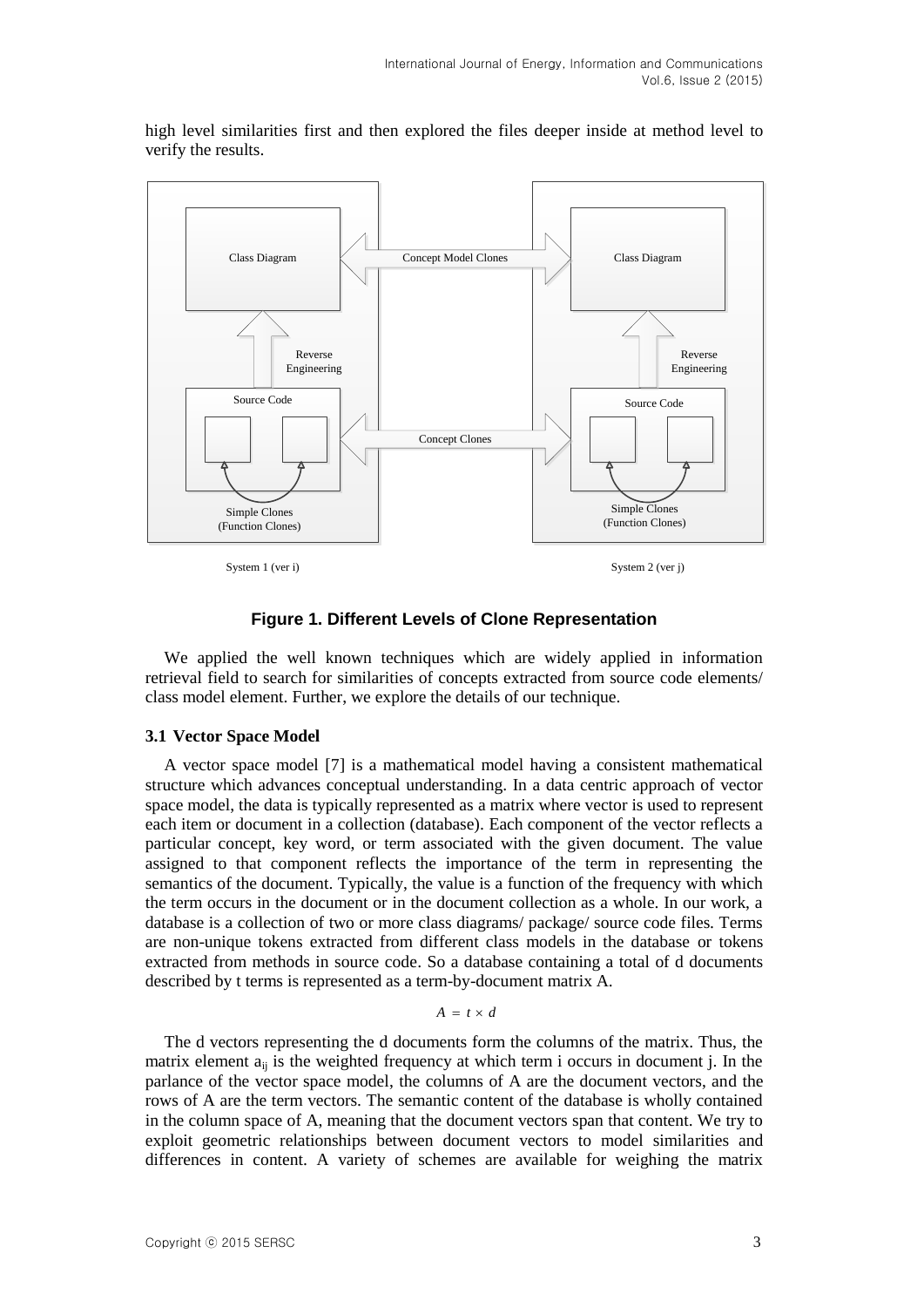International Journal of Energy, Information and Communications Vol.6, Issue 2 (2015)

elements. The elements aij of the term-by-document matrix A are often assigned two-part values  $a_{ij} = l_{ij} g_i$ . In this case, the factor  $g_i$  is a global weight that reflects the overall value of term i as an indexing term for the entire collection. The factor  $l_{ij}$  is a local weight that reflects the importance of term i within document j itself. Local weights range in complexity from simple binary values (0 or 1) to functions involving logarithms of term frequencies. Global weighting schemes range from simple normalizations to advanced statistics-based approaches [3, 17].

The existence of a vector space implies that we have a system with linear properties: the ability to add together any two elements of the system to obtain a new element of the system and the ability to multiply any element of the system by real number [6]. This is a model in which documents are mapped as real-valued vectors  $d_i = (w_{i1}, w_{i2}, \ldots, w_{im})$  where  $w_{ij}$  corresponds to the j<sup>th</sup> key (j = 1, 2, . . .m) of the i<sup>th</sup> document (i = 1, 2, . . ., n). Thus, the collection is represented as an n\* m document-term matrix D of n documents and m keys. To weight the keys, we applied the well-known tf\*idf scheme

$$
W_{ij} = tf_{ij} \times \log \frac{N}{df_j}
$$

Where the inverse of the document frequency  $df_i$  (number of documents which include the jth key) is multiplied by the key frequency  $tf_{ii}$  in a document. There are variations in the equation in addition to the former basic formula. Although tf.idf focuses on key frequencies in individual documents and the generality of keys in the collection, they are sensitive to the lengths of documents or numbers of words in them: the longer the document the more key occurrences. The normalization of document vectors adjusts the effect of both increasing word frequencies and increasing the numbers of word matches for increasing document lengths [1, 6].

#### **3.2 Latent Semantic Indexing**

Latent semantic indexing (LSI) was introduced in 1990, and is able to predict some underlying latent semantic structure that is partially not visible due to randomness of selected tokens with respect to retrieval [17, 21]. LSI has been used to detect clone in source code [18]. Vector Space Model (VSM) forms the basis for LSI [8]. We are implementing LSI using singular value decomposition (SVD). Here, we take large matrices of diagram-token association data and generating a semantic space wherein tokens and diagrams that are closely related to each other are placed near one another. SVD is a method for transforming correlated variables into a set of uncorrelated ones that better exposes the major associative patterns in the data, and ignores the smaller and less important data elements. Although, it reduces the dimension of original matrix, but at the same moment it also reflects data points which exhibit the most variation. That is, to identify similar patterns of data, similarity measures can be applied to the reduced, synthetic features rather than to original dataset. This approach has advantages in terms of speed, memory and even accuracy. One particularly nice application of this idea is to combine information retrieval with the use of principal components in dimension reduction.

#### **3.3 Principal Component Analysis**

The main idea of using principal component analysis (PCA) is to reduce the dimensionality of input data set in which there are a large number of interrelated variables, while maintaining as much as possible of the variation present in the data set. This variation and reduction in input data set is achieved by transforming it into a new set of variables, the principal components, which are uncorrelated, and which are ordered so that the first few retain most of the variation present in all of the original variables. It is a way of identifying patterns in data, and expressing the data in such a way as to highlight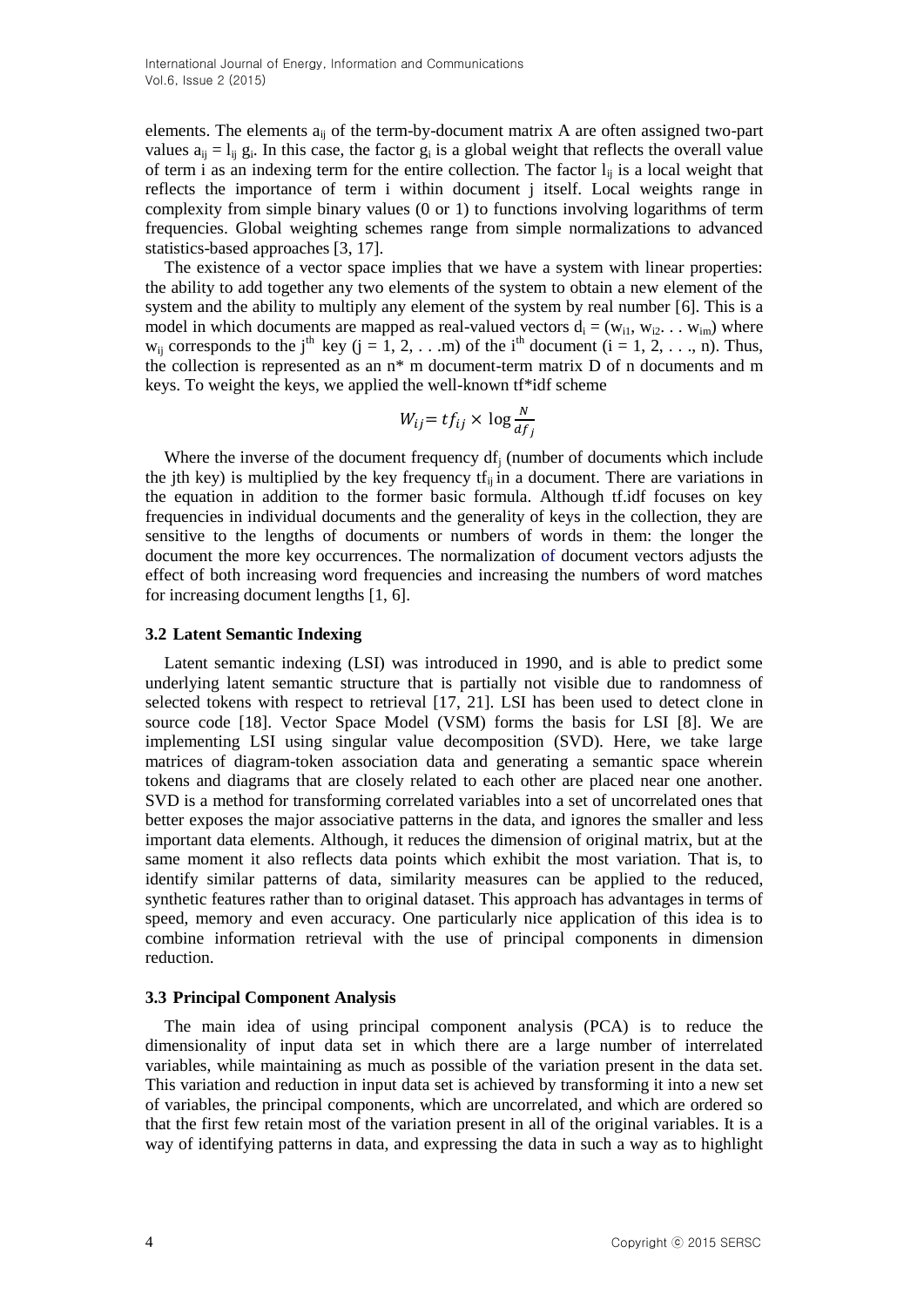their similarities and differences. Since patterns in data can be hard to find in data of high dimension, where the luxury of graphical representation is not available, PCA is a powerful tool for analyzing data [9]. Firstly, data are typically mean corrected by subtracting its mean from each variable [4, 5, 21]. Secondly, if large differences in the variances of the original variables do not reflect their relative importance, the meancorrected data may be standardized by dividing each variable by its standard deviation. The objective of linear PCA is to use a linear mapping to find a set of d orthogonal basis vectors that maximally captures the relationship between original dimensions. The process of determining most influential features having maximum eigen values is called SVD.

Singular value decomposition (SVD) is a decomposition of a matrix. It helps in finding principal components. Then we find covariance matrix from the normalized matrix. Then we apply SVD on covariance matrix of both data sets, which picks out structures in one data set which are best correlated with the structures in the other data set.



**Figure 2. Overview of the Process**

### **3.4 Similarity Metric**

When documents are represented as term vectors, the similarity of two documents corresponds to the correlation between the vectors. This is known as the cosine of the angle between vectors, that is, cosine similarity. Cosine similarity is one of the most popular similarity measure applied to text documents, such as in numerous information retrieval applications and clustering too. In this experiment documents are classes or class diagrams. Similarity of two document vectors will be calculated as:

$$
Cosine Similarity (d_1, d_2) = \frac{d_1 \times d_2}{|d_1|, |d_2|}
$$

Where  $d_1$  and  $d_2$  represents their own term weights and  $|d_1|$  and  $|d_2|$  represents length of vectors.

# **4. Implementation and Empirical Evaluation**

Software developers may be interested to know the similarity between software elements at different levels depending upon the need. The developed tool works at different levels in a top down fashion. Firstly we detected larger clones at class model level in UML models. Then we checked the similarity across classes in the source code to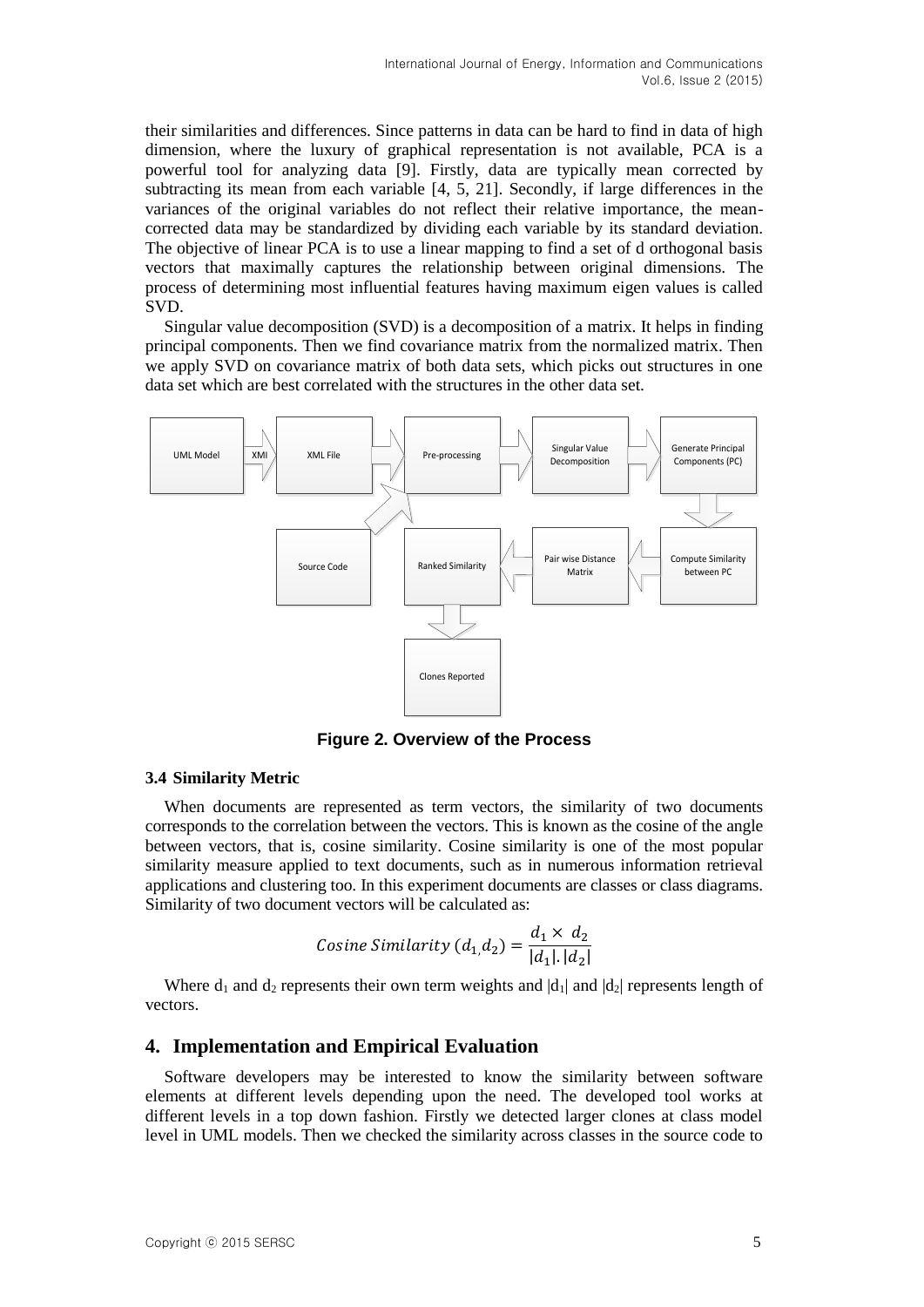check identical concepts. At the lower level, we checked simple clones at method level for source code file.

Once the similarities between source code elements have been computed at every level, software developer (maintainer) may cluster input class models/ files/ methods depending on score. One cluster at the abstract level of model or class will represent similar concepts implemented. Similar clusters of methods may also be grouped into different classifications depending upon the interval in which the score lies. The files which are very close (score between 0.9 and 1) significantly describe similar high level concept at all levels.

# **4.1 An Example**

Figure 2 shows the overview of the process. In this technique, firstly, input source code will be searched for tokens using a java API *i.e.*, javaparser. The technique works in three phases as mentioned below:

- **1) Parsing and identification of non-unique tokens**
- **2) Computation - involves SVD and PCA**
- **3) Comparison and reporting - involves computing cosine similarity between principal component vectors**

Three classes are made for this purpose:-

- (1) FileParserManager (2) ClassFileParser (3)ClassFileComputation
- *1) Parsing and identification of non-unique tokens:*

We used javaparser, a freely available tool for parsing. It consists of a class FileParserManager. Once we drag and drop the target file to the tool, this class will immediately call its subordinate class *i.e.*, ClassFileParser that will further request java parser to find methods and tokens file contains. It will return counted methods and tokens to class FileParserManager. Here we are considering only those tokens that at least consists of 3 letters and have a frequency count >2.

### *2) Computation :*

It involves calculating local and global weights of individual tokens within a given target file and computing singular value decomposition of given vector space. SVD helps in removing insignificant tokens. At last, principal component vectors will be identified.

*3) Comparison and Reporting*

This is the last step of the process in order to detect clones. As in second step, we have identified principal component vectors. Similarity value will be computed within file and in-between files.

### **4.2 Real World Concepts**

It has been planned to identify examples from related concepts stemming from real world scenarios as concepts are the building blocks of any information system. In one example, we took small class diagrams for library management system modeled by different developers. Figure 3 shows both the diagrams. We understand that UML class model is more like a graph but in our work we are not considering two dimensions of models. Our approach is motivated by following key points: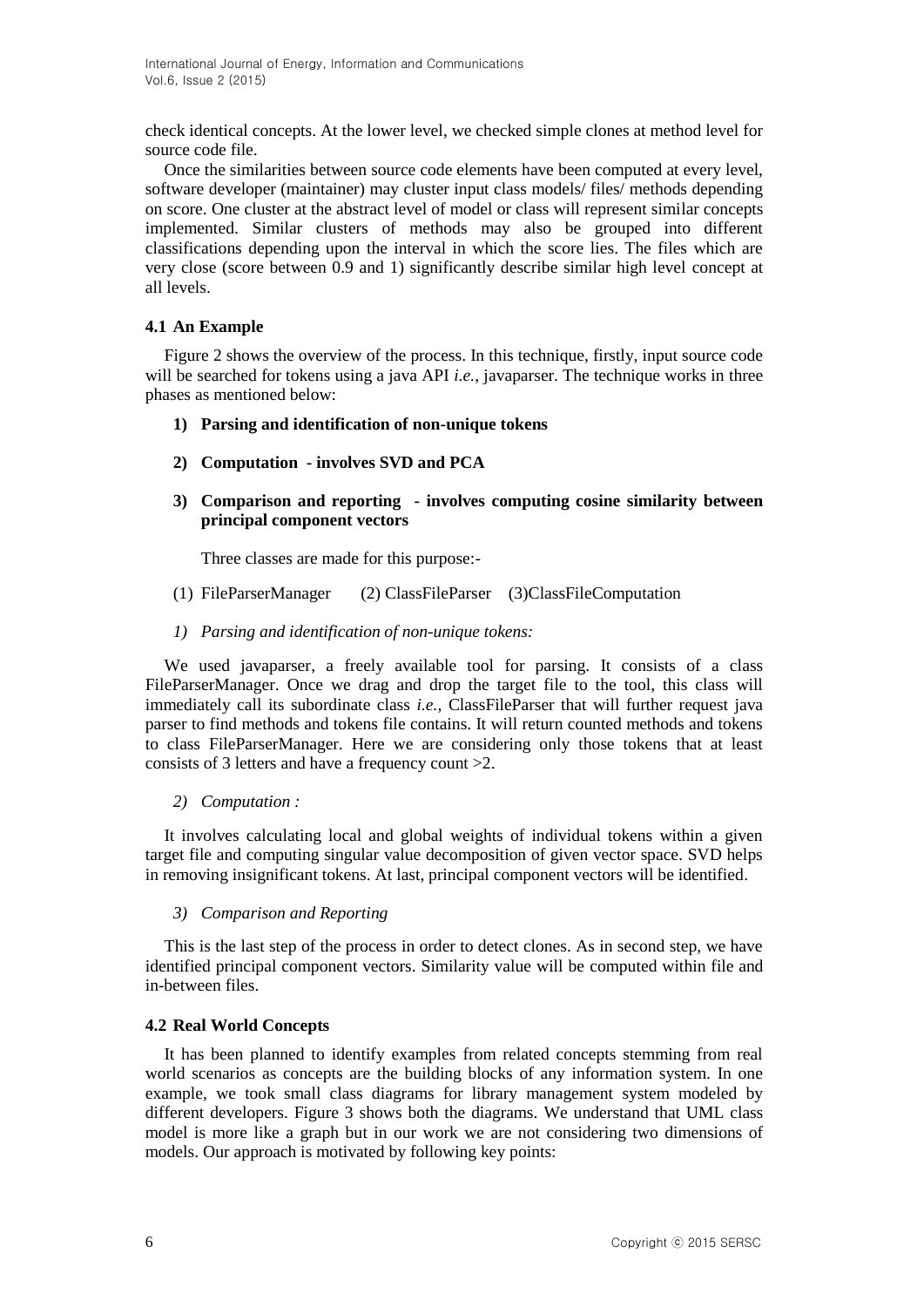- UML class model is a graph but source code is a graph too considering control and data flow.
- Source code is written linearly but model is code too [10]. In Mark Harman's [10] keynote address in SCAM 2010, he articulated the idea of high level code for UML class models. We have textual representation for UML class models in the form of XMI files [2]. We used the XMI file to extract terms *i.e.*, name of class, name of the attribute and name of the operation from the class diagram.
- Conceptual models are usually developed independently by different persons. Identification of structural patterns i.e. name of class, name of attribute/ method in UML class diagrams and tokens in source code helps in comparison of conceptual models. Further it may aid model integration and merging. Such a relationship between conceptual models promotes interoperability.

Applying our approach, we came to the similarity score of 0.7365 for library management system. The similarity score is a clear indication of proximity of both conceptual models.



**Figure 3. Class Diagrams Showing Library Management System**

### **4.3. Conceptual Clones Across Version Control Systems**

Comparison of class models/ source code across versions helps in identifying conceptual clones. We may have several related models/ source code files describing the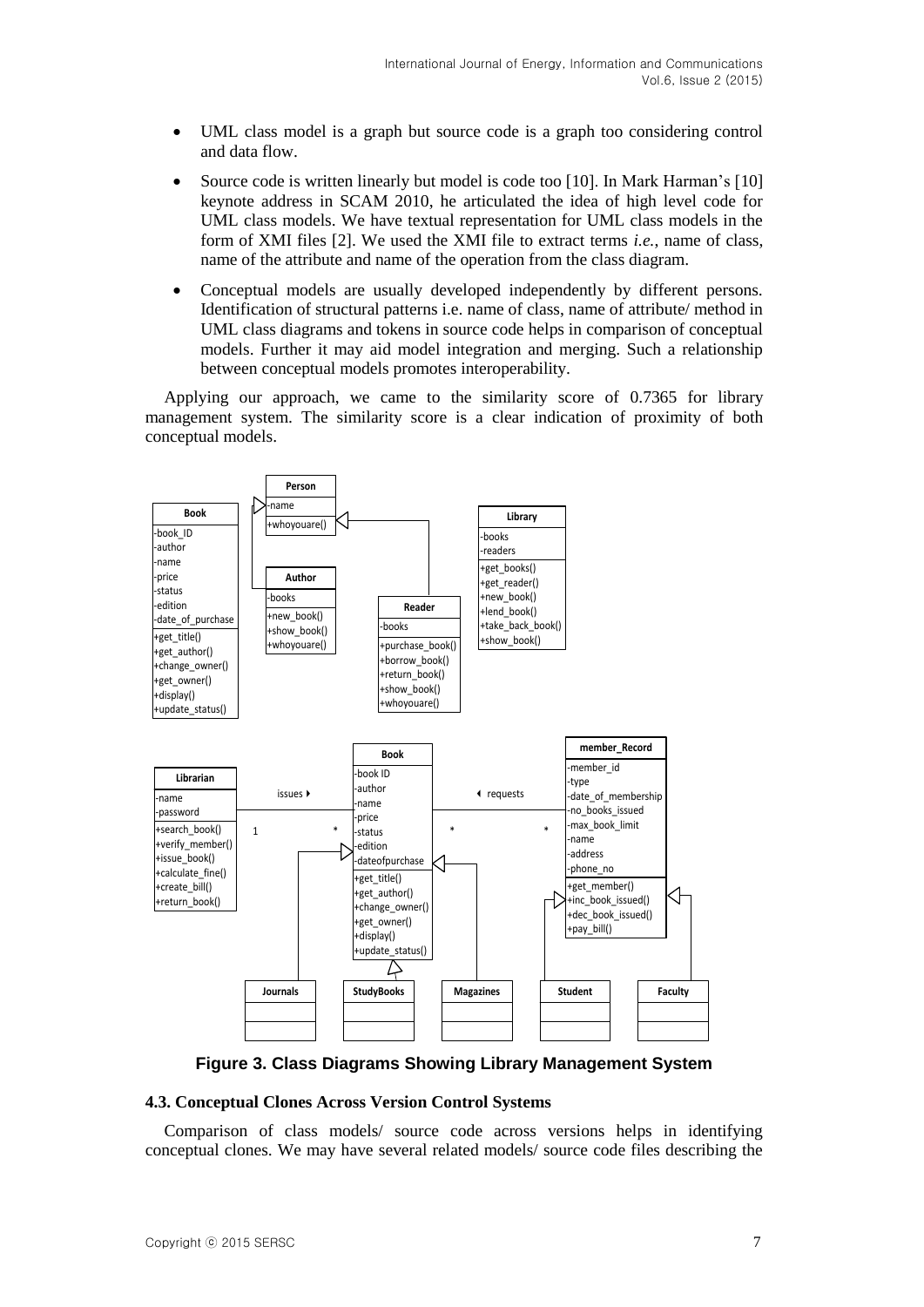same concept. The related files may be representing different variants of the same software. In another application of the technique, in *copy-modify-merge* model of version control system, many users simultaneously modify their private copies. We can apply this technique to identify similar concepts across projects being developed by users working on same software. Whether one intends to merge/differ two models/ source code files, our tool is helpful in checking the proximity of models/ source code files. To demonstrate the usefulness of our approach, we have taken the example of open source system in java. We used the version information to track high level clones across versions of the software system. We are working at class model/ source code class level of granularity across versions. Similar files across versions represent similar intentions.

### **Multi-version Program Analysis/ Software Evolution/ Origin Analysis**

Understanding the history of a software system helps the software developer in quick program analysis. As new versions of software appear, the software elements tend to change to keep it more useful as per the current requirements. We have tried to learn the evolution history by using techniques of high level concept clone detection. Using multiversion program analysis, we compared the number of functions between subsequent versions of the software. We have mined important change patterns from the evolution history of software system.

We have performed a case study on *dnsjava* [20]. It is open-source software system, an implementation of Domain Name Server in Java. The *dnsjava* project started in September 1998. It is still an active project and continues to evolve. For our case study, we selected 8 releases of *dnsjava* starting from 2.0.6 (Jan. 2008) to 2.1.4 (Jan. 2013). We decided to study the class files in org/xbill/dns sub package which is carrying out most of the DNS functions.

Table 1 summarizes the releases of *dnsjava* and its growth. The number of files is the number of Java class files in org/xbill/dns sub package. It has increased from 107 to 117 in the last five years.

| Sr.<br>No. | Release          | Date          | # files | #LOC  | # SLOC |
|------------|------------------|---------------|---------|-------|--------|
| 1.         | $d$ nsjava-2.0.6 | 24 Jan, 2008  | 107     | 18536 | 9918   |
| 2.         | dnsjava- $2.0.7$ | 25 Sep, 2009  | 112     | 19503 | 10325  |
| 3.         | $d$ nsjava-2.0.8 | 21 Nov, 2009  | 112     | 19514 | 10328  |
| 4.         | $d$ nsjava-2.1.0 | 07 Sep, 2010  | 112     | 20308 | 10865  |
| 5.         | $disjava-2.1.1$  | 09 Feb, 2011  | 112     | 20387 | 10914  |
| 6.         | $disjava-2.1.2$  | 24 July, 2011 | 116     | 20991 | 11178  |
| 7.         | $dnsjava-2.1.3$  | 24 Oct, 2011  | 116     | 21085 | 11226  |
| 8.         | $dnsjava-2.1.4$  | 04 Jan, 2013  | 117     | 21454 | 11441  |

**Table 1. Growth of dnsjava**

We applied the tool across subsequent versions of *dnsjava*. We compared class files to get the score between 0 and 1, where 1 denotes a perfect match. Value close to 1 indicates high proximity than the value close to 0. As shown in the Table 2 most of the class files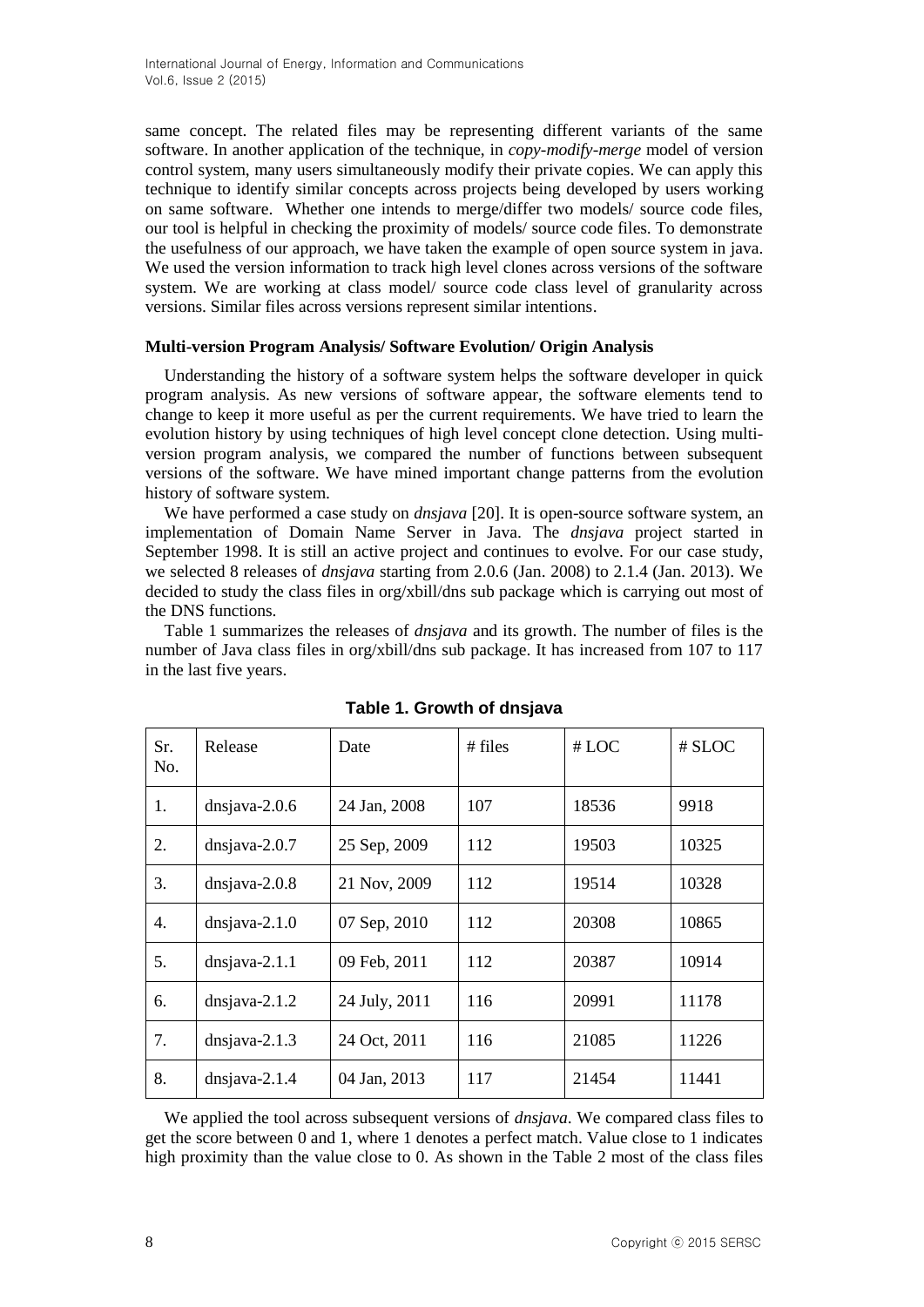are unchanged as they are exact duplicates i.e. value 1. We picked up all those class files where the score is less than 1. Those class files in both the versions are analyzed to detect method duplicates. It helps in knowing whether the change across versions in induced by cloning or not. We have chosen program element matching at file level of granularity to check for the number of methods to aid program understanding for the programmer. Our technique is robust against file renaming and method renaming. This is due to extraction of terms from files and methods and similarity computation based on non-unique tokens.

| Sr.<br>No. | Vold $\rightarrow$ Vnew   | Name of class file    | Change<br>in<br>number<br>of<br>methods |       | Cosine<br>similarity<br>result |
|------------|---------------------------|-----------------------|-----------------------------------------|-------|--------------------------------|
| 1.         |                           | APLRecord             | $11 \rightarrow 12$                     | $+1$  | 1.00                           |
| 2.         |                           | LOCRecord             | $16 \rightarrow 18$                     | $+2$  | 0.61                           |
| 3.         |                           | Name                  | $35 \rightarrow 34$                     | $-1$  | 0.62                           |
| 4.         | $2.0.6 \rightarrow 2.0.7$ | <b>NSECRecord</b>     | $10 \rightarrow 8$                      | $-2$  | 0.48                           |
| 5.         |                           | <b>ResolverConfig</b> | $16 \rightarrow 17$                     | $+1$  | 0.62                           |
| 6.         |                           | Tokenizer             | $32 \rightarrow 34$                     | $+2$  | 0.63                           |
| 7.         |                           | <b>UDPClient</b>      | $6 \rightarrow 7$                       | $+1$  | 0.61                           |
| 8.         |                           | <b>DNSSEC</b>         | $2 \rightarrow 31$                      | $+26$ | 0.48                           |
| 9.         |                           | <b>KEYBase</b>        | $8 \rightarrow 5$                       | $-3$  | 0.74                           |
| 10.        | $2.0.8 \rightarrow 2.1.0$ | <b>ResolverConfig</b> | $17 \rightarrow 18$                     | $+1$  | 1.00                           |
| 11.        |                           | <b>SIGBase</b>        | $13 \rightarrow 14$                     | $+1$  | 0.74                           |
| 12.        |                           | <b>UDPClient</b>      | $7 \rightarrow 8$                       | $+1$  | 0.66                           |
| 13.        |                           | Lookup                | $10 \rightarrow 11$                     | $+1$  | 0.62                           |
| 14.        | $2.1.0 \rightarrow 2.1.1$ | ResolverConfig        | $18 \rightarrow 21$                     | $+3$  | 0.58                           |
| 15.        |                           | Address               | $17 \rightarrow 18$                     | $+1$  | 0.60                           |
| 16         |                           | <b>DNSOutput</b>      | $13 \rightarrow 14$                     | $+1$  | 0.62                           |
| 17.        |                           | <b>DNSSEC</b>         | $31 \rightarrow 32$                     | $+1$  | 0.68                           |
| 18.        | $2.1.1 \rightarrow 2.1.2$ | OPTRecord             | $12 \rightarrow 11$                     | $-1$  | 0.65                           |
| 19.        |                           | Record                | $40 \rightarrow 41$                     | $+1$  | 0.50                           |
| 20.        |                           | WireParseException    | $2 \rightarrow 3$                       | $+1$  | 0.00                           |
| 21.        | $2.1.2 \rightarrow 2.1.3$ | ZoneTransferIn        | $27 \rightarrow 34$                     | $+7$  | 0.67                           |
| 22.        | $2.1.3 \rightarrow 2.1.4$ | <b>DNSSEC</b>         | $32 \rightarrow 36$                     | $+4$  | 0.63                           |

**Table 2. Concept Clone Detection across Version of dnsjava**

We evaluated the proposed tool for all the class files in which there is change in number of methods. Figure 4 shows the number of class files added or removed across versions of *dnsjava*.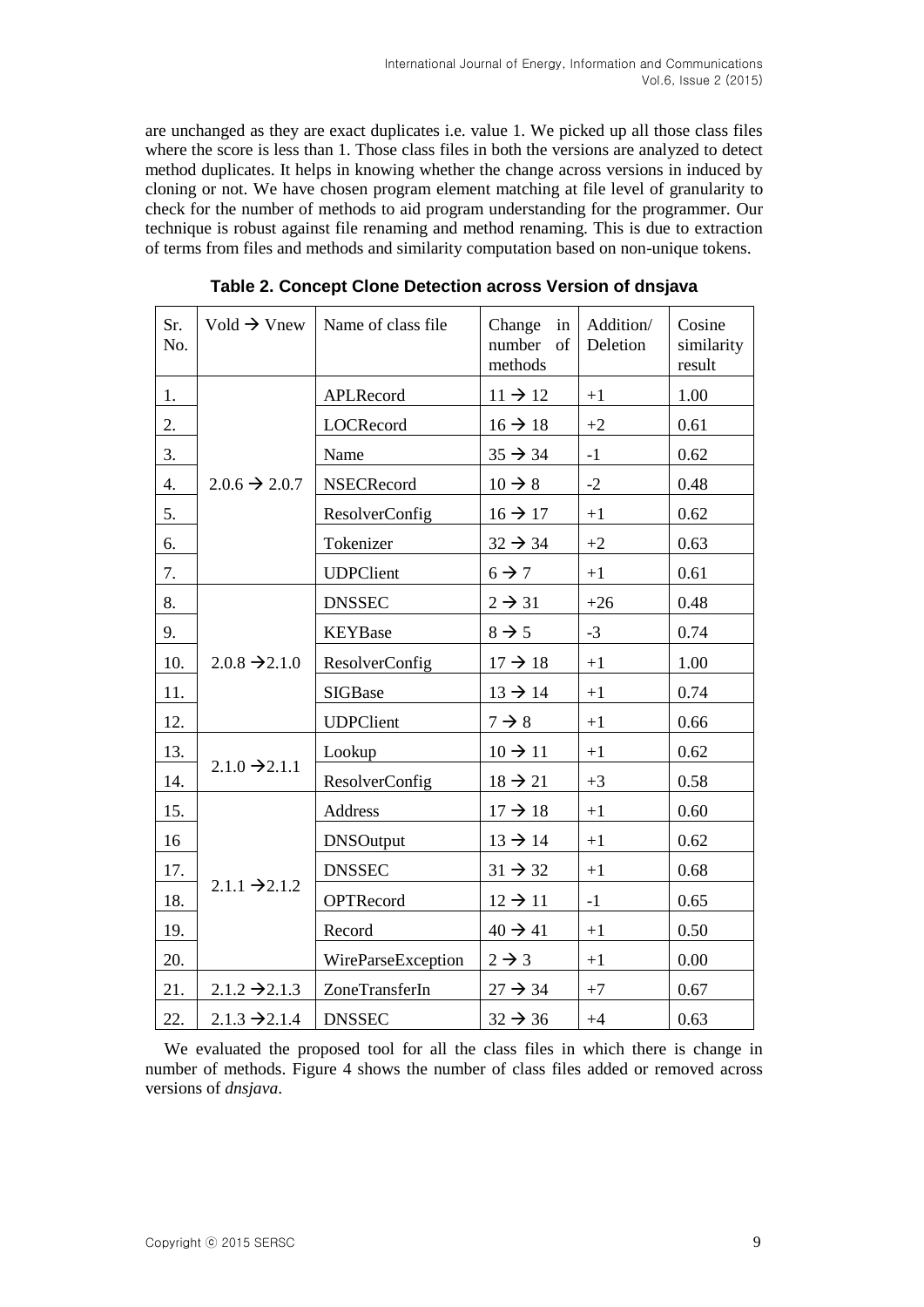International Journal of Energy, Information and Communications Vol.6, Issue 2 (2015)



**Figure 4. Number of Class Files Added/ Removed Across Versions**



**Figure 5. Number of Methods Added/ Removed Across Versions**

To measure the performance of the proposed technique based on all the comparisons between Java class files for two versions, we manually verified the change in number of methods for every pair of comparison. Figure 5 shows the number of methods added or removed across versions of *dnsjava*. The total number of comparisons is given by the number of files which are to be compared for both the versions in the sub package of *dnsjava* we have taken for study as mentioned in Table 2. We chose to measure precision, recall and F-measure for the proposed technique. Is the technique working for all possible pair of files is described by recall measure? Are the generated pairs actually reflected evolutionary change is described by precision measure? Let A be the set of actual file pairs to be compared. Let D be the set of generated pairs by the technique. Let C is the set of possible candidate pairs. The

Precision  $= D/C$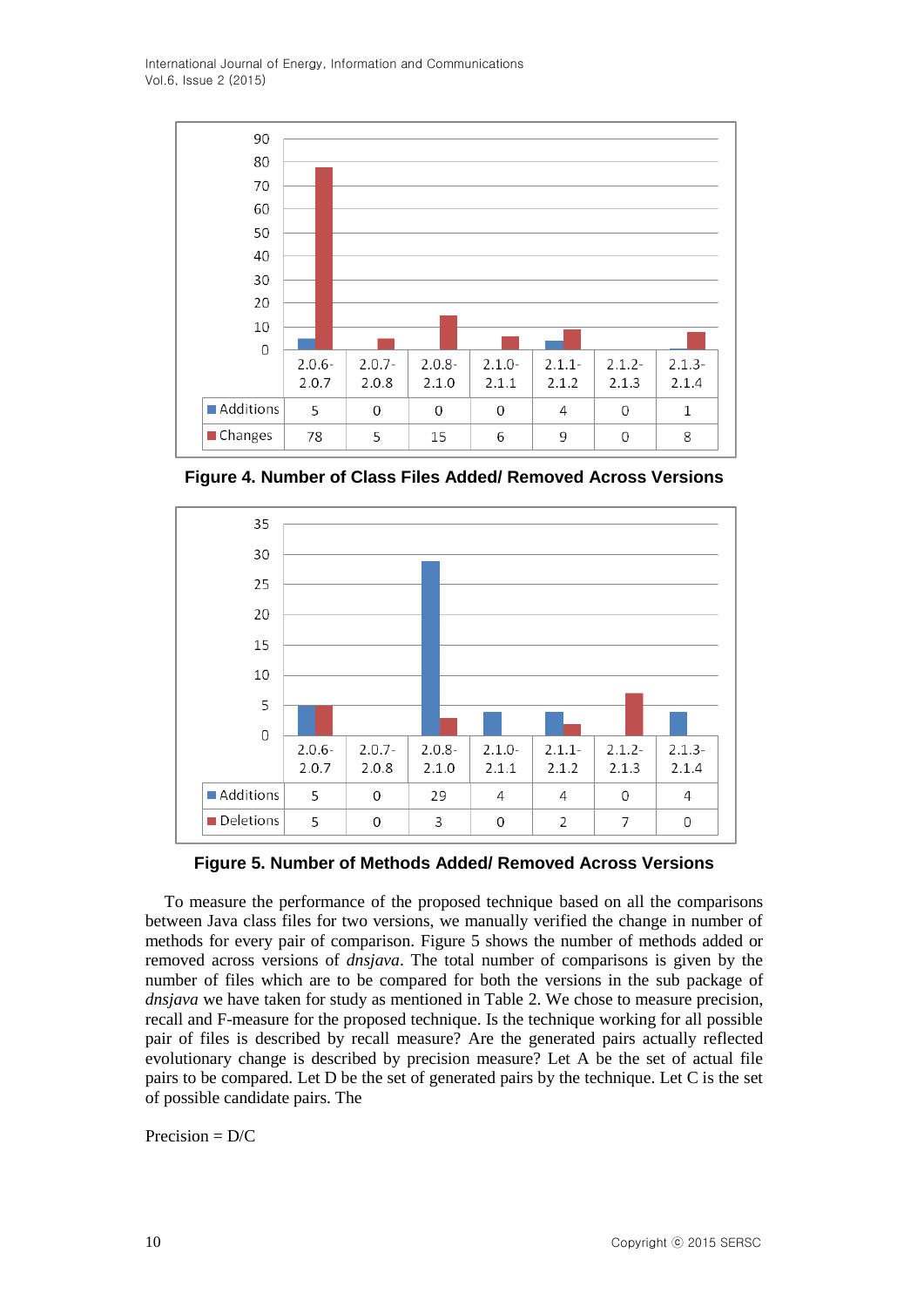$Recall = D/A$ 

F-measure is the harmonic mean of precision and recall. It describes overall performance of the proposed technique and is calculated as:

F-measure  $= 1/ ((1/precision) + (1/recall))$ 

We have 22 class files in which the number of methods has been changed. Upon manual analysis by checking software change management repositories, it is confirmed that there are 22 class files across different releases which have undergone change. So actual file pairs which are compared and possible candidate pairs is same i.e. A=22 and C=22. The technique fails to work in one case i.e. wireparseexception.java between 2.1.1 and 2.1.2 releases as there is single non-unique token only.

So Recall = 21/22=95.45

As far as precision is concerned, there are three comparisons in which the technique outputs wrong result. In two class files viz. APLRecord.java across 2.0.6 and 2.0.7 releases and ResolverConfig.java between 2.0.8 and 2.1.0 releases, result is 1 but there are changes in both the files as one new method is added in both the class files. So the tool should output less than 1. The third class file is mentioned above in which technique fails to deliver.

So Precision=19/22=86.36

F-measure =  $2/((22/20) + (22/21))=2/2.15=0.93$ 

In this paper, we have not extended our technique to detect changes at high level of abstraction *i.e.*, class diagram reverse engineered from the corresponding code for *dnsjava*. This is due to large time involved in generating class diagrams for all class files using any UML modeling tool supporting reverse engineering. In future, we may wish to extend current multi-version program analysis at class diagram level representation.

#### **4.4 Clones within the File at Method Level**

We also applied the technique to trace proximity across methods in class files changed over time. It is done to detect method clones i.e. whether cloning has led to change in files over versions. Simple clones are part of conceptual clones at file level in source code. This is verified by applying the tool to detect code clones at function level of granularity within one version. We took dnsjava-2.1.3 to evaluate the effectiveness of our approach to detect function clones. We applied the technique on 30 java class files in subfolder dnsjava-2.1.3/org/xbill/dns randomly having 219 functions. Within every class file, first method is compared with the second. Undoubtedly, methods represent a coherent piece of code performing a particular function. As the technique is based on extracting common tokens within two methods, we observed the methods for which the comparison lies between 0.9 and 1.0. We checked such methods manually to verify if the score between 0.9 and 1.0 is really a clone.

We verified the output manually for a sample set of 219 functions in single version of *dnsjava*. We validated the technique by measuring the precision and recall for percentile values lying between 0.9 and 1.0. Upon comparison, we get a ranked list of scores between methods. We observed the methods for which the score lies between 0.9 and 1.0.

While it is true that the applied technique doesn't compare all the methods across files with each other, yet the proximity value within first method and the next clearly depicts viability of the approach.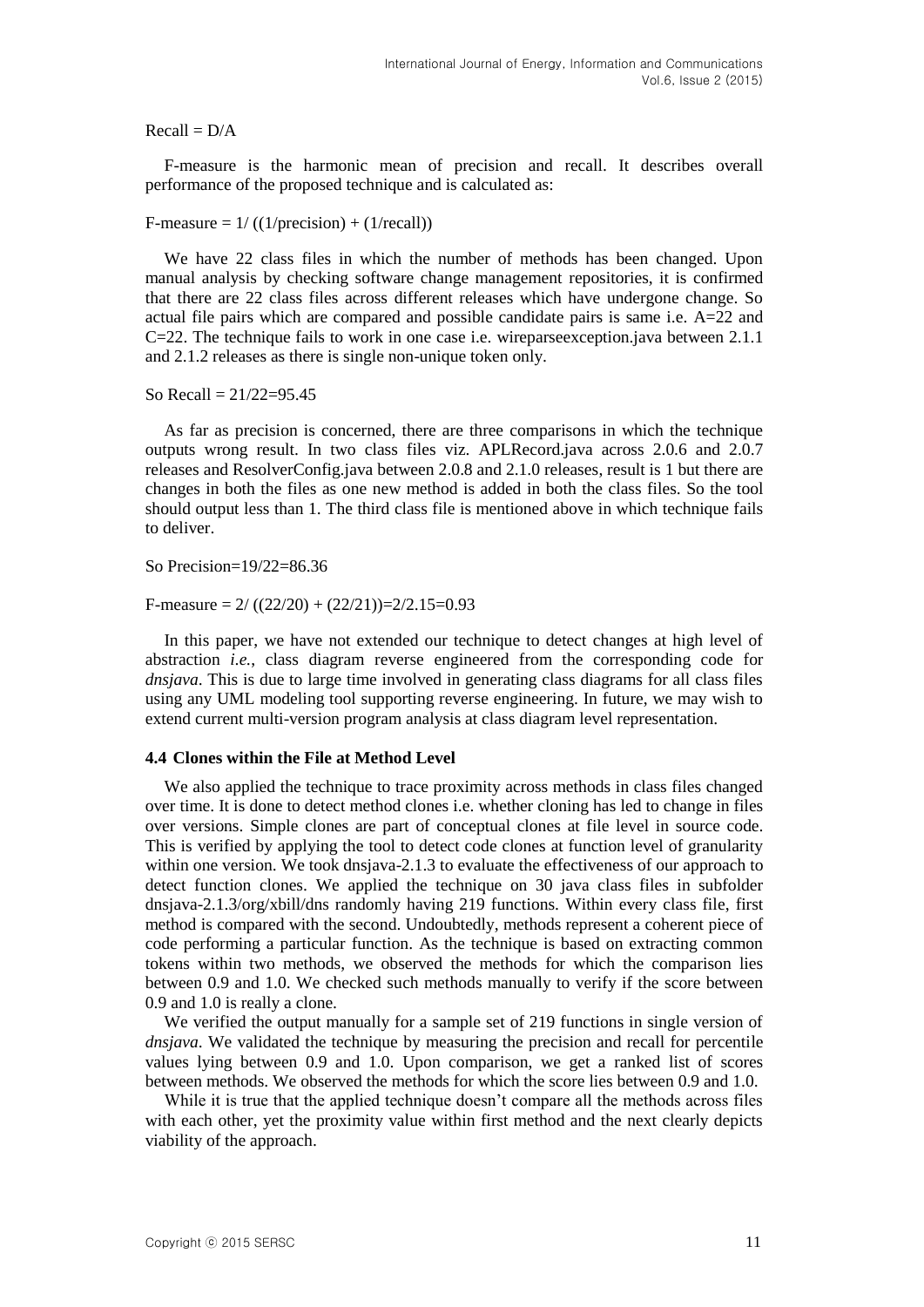# **4.5 Other Applications**

- We view our system as an application in software product line analysis. Software product line is based on reusing similar concepts by applying common means of production. Some of the studies [12] have applied clone detection in software product lines. We may apply our technique to identify similar concepts belonging to one family, thereby promoting product line design for that domain.
- The technique has got an added advantage that it is not defined for any specific modeling language but will work for all languages supporting XMI standard [22]. It also overcomes the tight integration of the UML with any modeling tool. XMI is a well known exchange representation by OMG for UML models.
- We may extend the tool to detect plagiarism in UML class models. In one typical scenario, the professor assigned the task to students to create UML class models related to same domain. Our technique can be used to measure the degree of similarity among all the class models created by students to detect the degree of plagiarism. The tool helps in exporting the *.mdl* files of all the students to XMI representation and comparing all the models with each other in one go. The degree of similarity is a clear indication of level of plagiarism.

# **4.6 Comparison with Existing Work**

Clone detection in source code is an active research area and a number of techniques have been developed [12]. But, the focus of the proposed work is to detect high level similarities in source code and UML class models. Therefore, in Table 3 we compare the proposed technique with those existing techniques which aim to detect high level similarities/ concept clones in source code.

We understand that the goal of all the studies mentioned in Table 3 is to detect higher level similarities but the techniques and methods used are different.

|                                                                       | $\mathbf{\&}$<br><b>Marcus</b><br>Maletic [18]       | <b>Basit &amp; Jarzabek</b><br>[19]              | Grant<br>&<br>Cordy $[17]$           | <b>Proposed</b><br><b>Method</b>                                  |
|-----------------------------------------------------------------------|------------------------------------------------------|--------------------------------------------------|--------------------------------------|-------------------------------------------------------------------|
| <b>Intermediate</b><br>representation/<br>transformation<br>technique | comment<br>removal<br>and<br>token<br>regularization | tokens                                           | space<br>vector<br>representation    | vector<br>space<br>representation                                 |
| <b>Match</b><br>detection<br>algorithm                                | vector<br>representation<br>using LSI                | frequent<br>itemset<br>mining                    | independent<br>component<br>analysis | principal<br>component<br>analysis<br>and<br>cosine<br>similarity |
| <b>Clone</b><br>granularity<br>level                                  | code<br>segments,<br>files                           | files, methods                                   | methods,<br><b>blocks</b>            | class diagram,<br>class file and<br>methods                       |
| <b>Subject</b><br>$system(s)$ /<br>Language                           | Mosaic<br>2.7/<br>C                                  | Eclipse Graphical<br>Editing<br>Framework/ Java, | Linux/C                              | dnsjava/Java                                                      |

**Table 3. Comparison of Proposed Work with Existing Methods**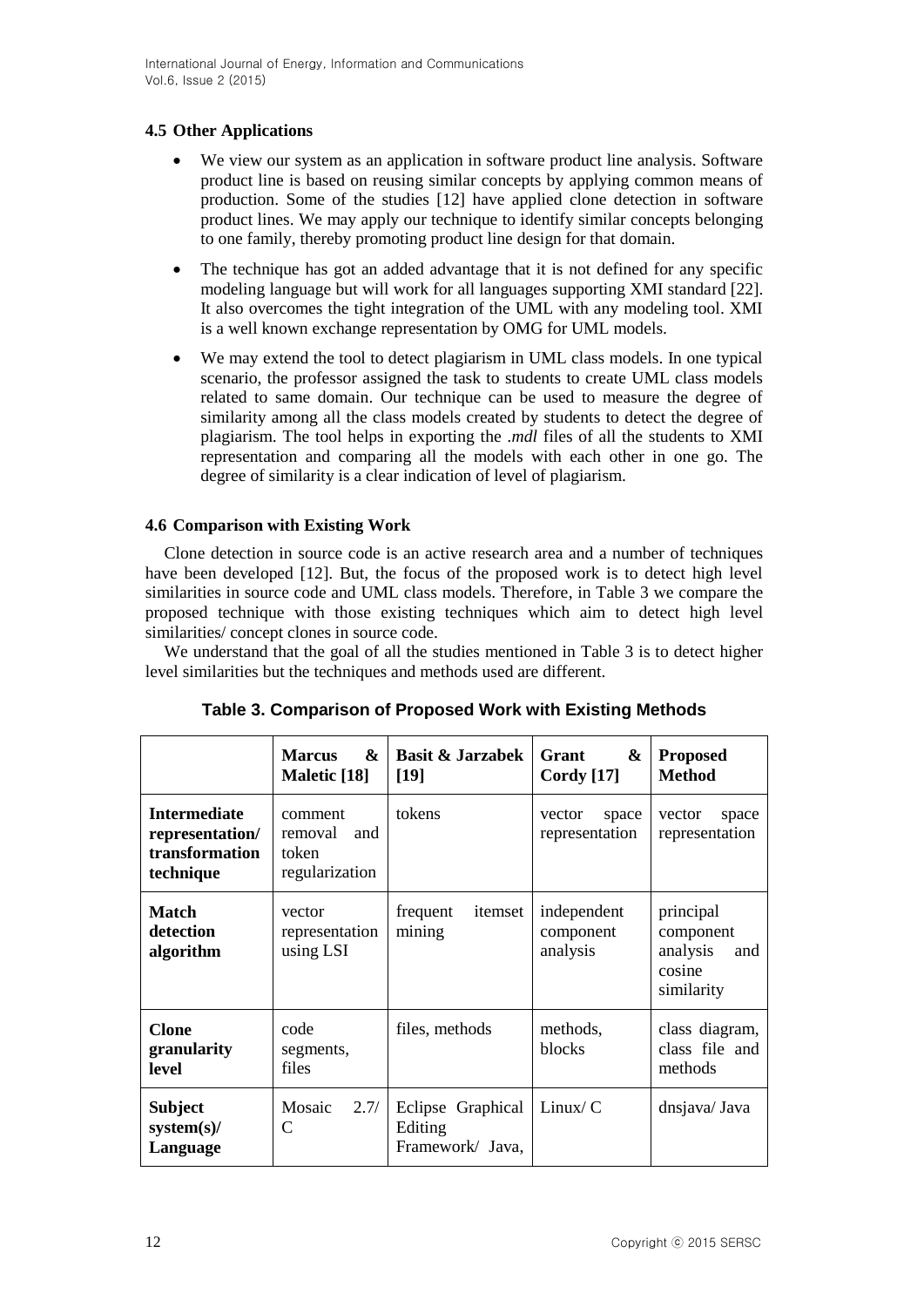| Visual<br>Eclipse<br>Editor/ Java, |  |
|------------------------------------|--|
| OpenJGraph/ Java                   |  |
| J2ME Wireless<br>Toolkit 2.2/Java  |  |
| Java Pet Store<br>$1.3.2/$ Java    |  |

Marcus and Maletic [18]'s approach is based on examining identifiers and comments to find similar high level concepts but our technique is based on extracting non-unique tokens from input file and ignores identifiers and comments. Another work closest to ours is possibly that of Grant and Cordy [17]. Their technique applied independent component analysis and evaluated C programs at method level of granularity using raw distance metric. Our technique uses principal component analysis and works for object oriented programs at three different levels of granularity by calculating distance using cosine similarity.

Basit and Jarzabek [19] gave the concept of structural clones which are made up of simple clones that co-exist and relate to each other. We have successfully validated our approach in detecting concept clones across 8 releases of *dnsjava* by calculating precision and recall. Detecting high level concept model clones across UML models is another novelty of our approach.

# **5. Conclusion and Future Work**

The user may choose different implementations in the form of class model or source code for same real world concept.

To the best of our knowledge, this is the first attempt to apply principal component analysis to identify concept clones within single software system or across versions. It is more important to identify concept clones at abstract model level than at lower levels. Thus, we have followed a top down approach starting from UML class models down to method level within same source code file. We understand the importance of user intervention to fully automate the presence of concept clones in a single version and across versions. The tool will assist the software engineer (maintainer) to understand as to why two different domain concepts are so close).

The application of the tool on UML class models does not take the structure of the class diagram into account. Calculation of similarity between two graphs is a lot more computationally expensive than between two vectors. We understand that considering structures, relations and node types of UML entities, we are able to fully address the challenge of model clone detection, but (sub) graph isomorphism is computationally demanding. Also, the difference between model and other kind of source code is that the latter is written linearly while a model is organized in two dimensions. Our approach is based on token extraction from the model and source code in vector space. Moreover, the applied technique searches for similar concepts based on extracted token matching. It does not consider semantically equivalent concepts where similar concepts are implemented and identifier names are different. A mapping of UML constructs from syntactical to semantic domain may help in detecting clones having same behavior but different syntactical structure. We are extending our current technique by applying formal methods to detect similar concepts implemented in different ways.

Further work in this area is required. A detailed mapping highlighting changes and similarities across versions of similar software will be immensely helpful for software developer. In the area of model clone detection, a comprehensive model clone detection tool for UML models and other data flow languages is missing. Different forms of models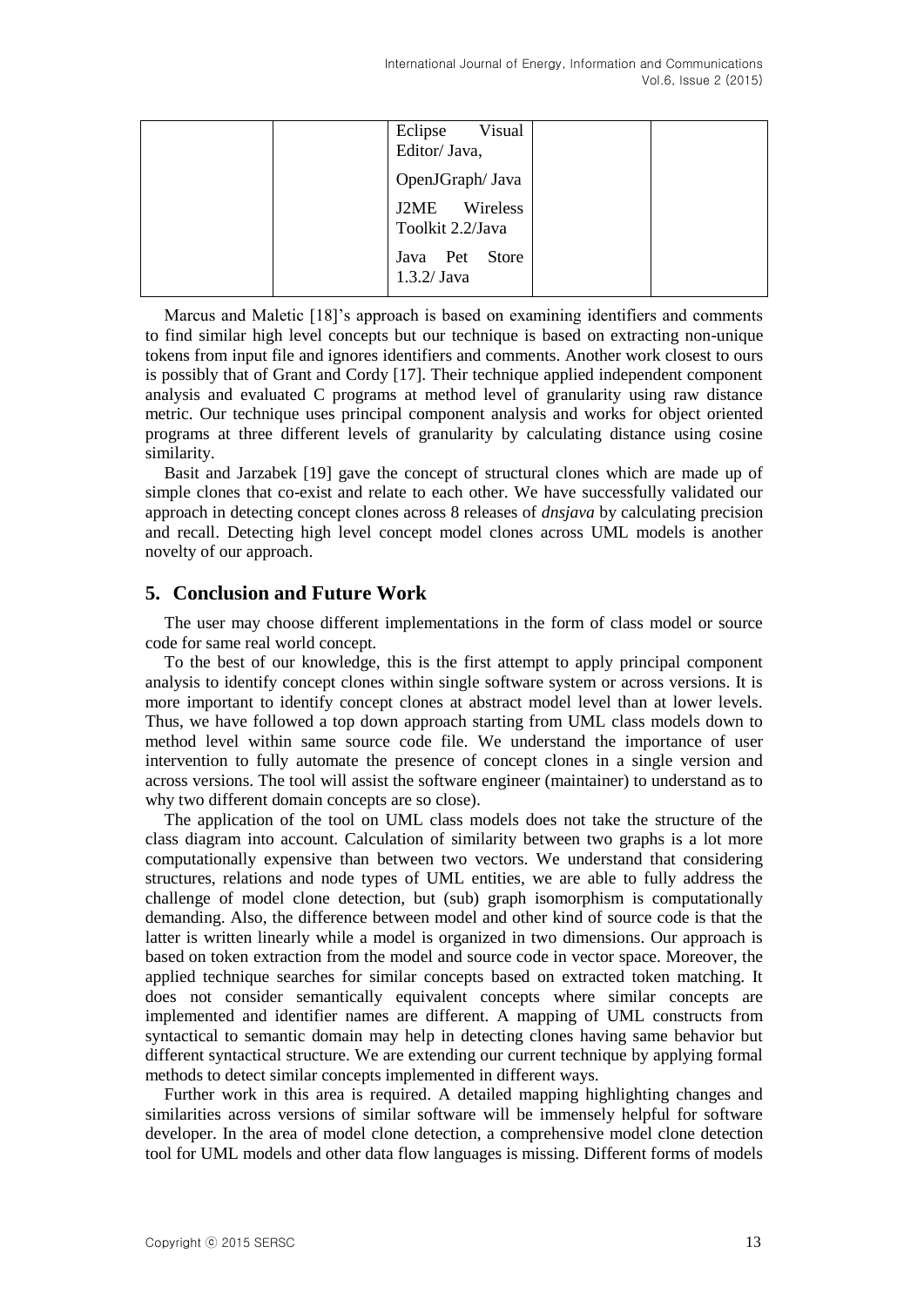have individual features which need to be exploited for clone detection. We noticed vagueness in the definition of model clones which hinders understanding of the topic area. Different domains perceive conceptual models as a key to good design. We expect to extend our work to other domains by extracting vocabulary terms.

# **References**

- [1] Han and M. Kamber, "Data Mining: Concepts and Techniques", 2nd edition, Morgan Kaufmann, **(2006)**.
- [2] U. Kelte, J. Wehren and J. Niere, "A generic difference algorithm for UML models", Proceedings of SE 2005, Innsbruck, Austia, **(2005)** February 15-17, pp. 105-116.
- [3] T. K. Landauer, P. W. Foltz and D. Laham, "Introduction to latent semantic analysis", Discourse Processes, vol. 25, **(1998)**, pp. 259-284.
- [4] J. Liu, J. T. L. Wang, W. Hsu and K. G. Herbert, "XML clustering by principal component analysis", Proceedings of 16th IEEE International Conference on Tools with Artificial Intelligence, Boca Raton, FL, USA, **(2004)** November 15-17, pp. 658-662.
- [5] G. Guerrini, M. Mesiti and I. Sanz, "An overview of similarity measures for clustering XML documents", Web Data Management Practices: Emerging Techniques and Technologies, A. Vakali and G. Pallis, Eds., PA, USA, IGI Global, **(2007)**, pp. 56-78.
- [6] G. Salton and M. J. McGill, "Introduction to Modern Information Retrieval", McGraw Hill, **(1986)**.
- [7] M. W. Berry, Z. Drmac and E. R. Jessup, "Matrices, Vector Spaces, and Information Retrieval", Society for Industrial and Applied Mathematics Review, vol. 41, no. 2, **(1999)**, pp. 335-362.
- [8] S. C. Deerwester, S. T. Dumais, T. K. Landauer, G. W. Furnas and R. Harshman, "Indexing by latent semantic analysis", Journal of the American Society for Information Science, vol. 41, no. 6, **(1990)**, pp. 391–407.
- [9] G. D. Clifford, "Singular Value Decomposition & Independent Component Analysis for Blind Source Separation", Biomedical Signal and Image Processing, **(2005)**, pp. 49.
- [10] M. Harman, "Why source code analysis and manipulation will always be important", Keynote address at 10th International Working Conference on Source Code Analysis and Manipulation (SCAM'10), Timisoara, Romania, **(2010)** September 12-13.
- [11] R. Fanta and V. Rajlich, "Removing Clones from the code", Journal of Software Maintenance: Research and Practice, vol. 11, **(1999)**, pp. 223-243.
- [12] D. Rattan, R. Bhatia and M. Singh, "Software Clone detection: A systematic review", Information and Software Technology, vol. 55, no. 7, **(2013)**, pp. 1165-1199.
- [13] D. Rattan, R. Bhatia and M. Singh, "Model Clone Detection based on Tree Comparison", Proceedings of Annual IEEE India Conference (INDICON), Kochi, India, **(2012)** December 7-9, pp. 1041-1046.
- [14] Y. Sharma, R. Tekchandani and R. Bhatia, "Hybrid Technique for Object Oriented Software clone detection", Master's Thesis, Thapar University, Patiala, India, **(2011)**.
- [15] M. Kaur, D. Rattan, R. Bhatia and M. Singh, "Comparison and evaluation of clone detection tools: An experimental approach", CSI Journal of computing, vol. 1, no. 4, **(2012)**, pp. 44-54.
- [16] T. Weilkiens, "Systems Engineering with SysML/ UML", Morgan Kaufmann, **(2007)**.
- [17] S. Grant and J. R. Cordy, "Vector Space Analysis of Software Clones", Proceedings of 17th IEEE International Conference on Program Comprehension, Vancouver, Canada, **(2009)** May 17-19, pp. 233- 237.
- [18] A. Marcus and J. I. Maletic, "Identification of high-level concept clones in source code", Proceedings of 16th IEEE International Conference on Automated Software Engineering (ASE'01), San Diego, USA, **(2001)** November 26-29, pp. 107-114.
- [19] H. A. Basit and S. Jarzabek, "A Data mining approach for detecting higher-level clones in software", IEEE Transactions on Software, vol. 35, no. 4, **(2009)**, pp. 497-514.
- [20] DNS Java < http://www.xbill.org/dnsjava/> **(2014)**.
- [21] T. Tran, R. Nayak and P. Bruza, "Combining structure and content similarities for XML document clustering", Proceedings of 7th Australasian Data Mining Conference (AuSDM 2008), Glenelg, South Australia, **(2008)**, November, pp. 219-226.
- [22] XMI Guide Version 2.4.1. Tech. rep., Object Management Group. http://www.omg.org/spec/XMI, document number formal/ 2011-08-09, **(2011)**.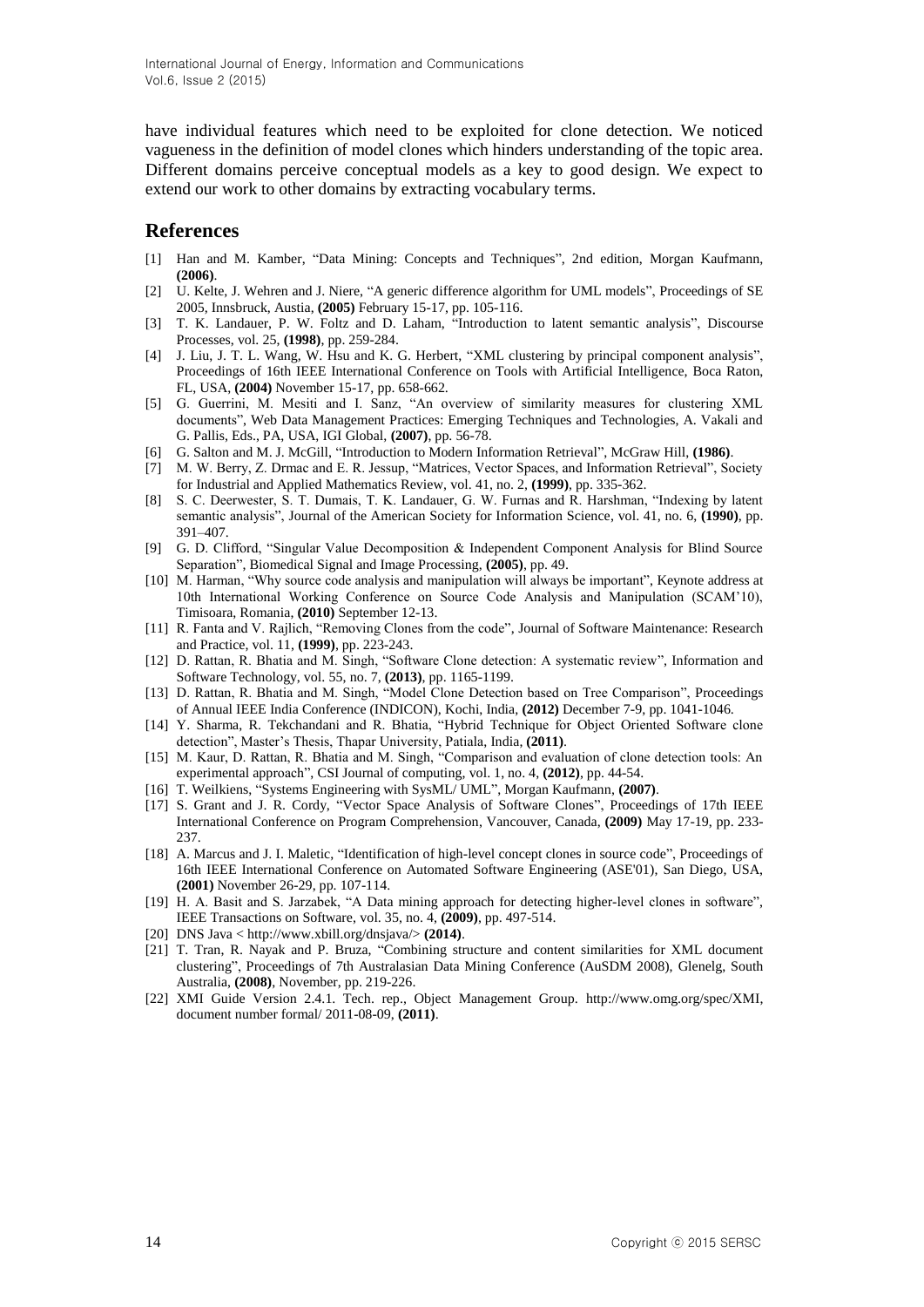# **Authors**



**Dhavleesh Rattan** received his B. Tech. and M. Tech. degrees in Computer Science and Engineering from Punjab Technical University in 2003 and 2008 respectively. He is currently pursuing Ph. D. from Thapar University, Patiala. He is working as assistant professor at Punjabi University, Patiala. His research interests include software clone detection and model driven development. He has many research publications in reputed journals and conferences.



**Dr. Rajesh Bhatia** obtained his BE in Computer Science and Engineering in 1994, ME in Computer Science in 2001 and Ph. D. in Computer Science and Engineering in 2007 respectively. His research interests are Software Reuse, Software Testing, Software Clone Detection and Component-Based Software Engineering. Presently, he is working as Professor and Head, Computer Science and Engineering at PEC University of Technology, formerly Punjab Engineering College, Chandigarh. He is Certified Software Quality Professional from STQC, Ministry of Information Technology, Govt. of India. He has published about 50 research papers in reputed journals and conferences. He has been associated with various professional bodies such as Senior Member CSI, ACM SIGSE, IEEE, ISTE, IAENG etc.



Maninder Singh received his Bachelor's Degree from Pune University in 1994, and holds a Master's Degree, with honors in Software Engineering from Thapar Institute of Engineering & Technology, as well as a Doctoral Degree specialization in Network Security from Thapar University. He is currently working as Associate Professor in Computer Science and Engineering Department at Thapar University. He is on the Roll-of-honor @ EC-Council USA, being certified as Ethical Hacker (C|EH), Security Analyst (ECSA) and Licensed Penetration Tester (LPT). Dr. Singh has successfully completed many consultancy projects (network auditing and penetration testing) for renowned national bank(s) and corporate. His research interest includes Network Security, Grid Computing and is a strong torchbearer for Open Source Community.